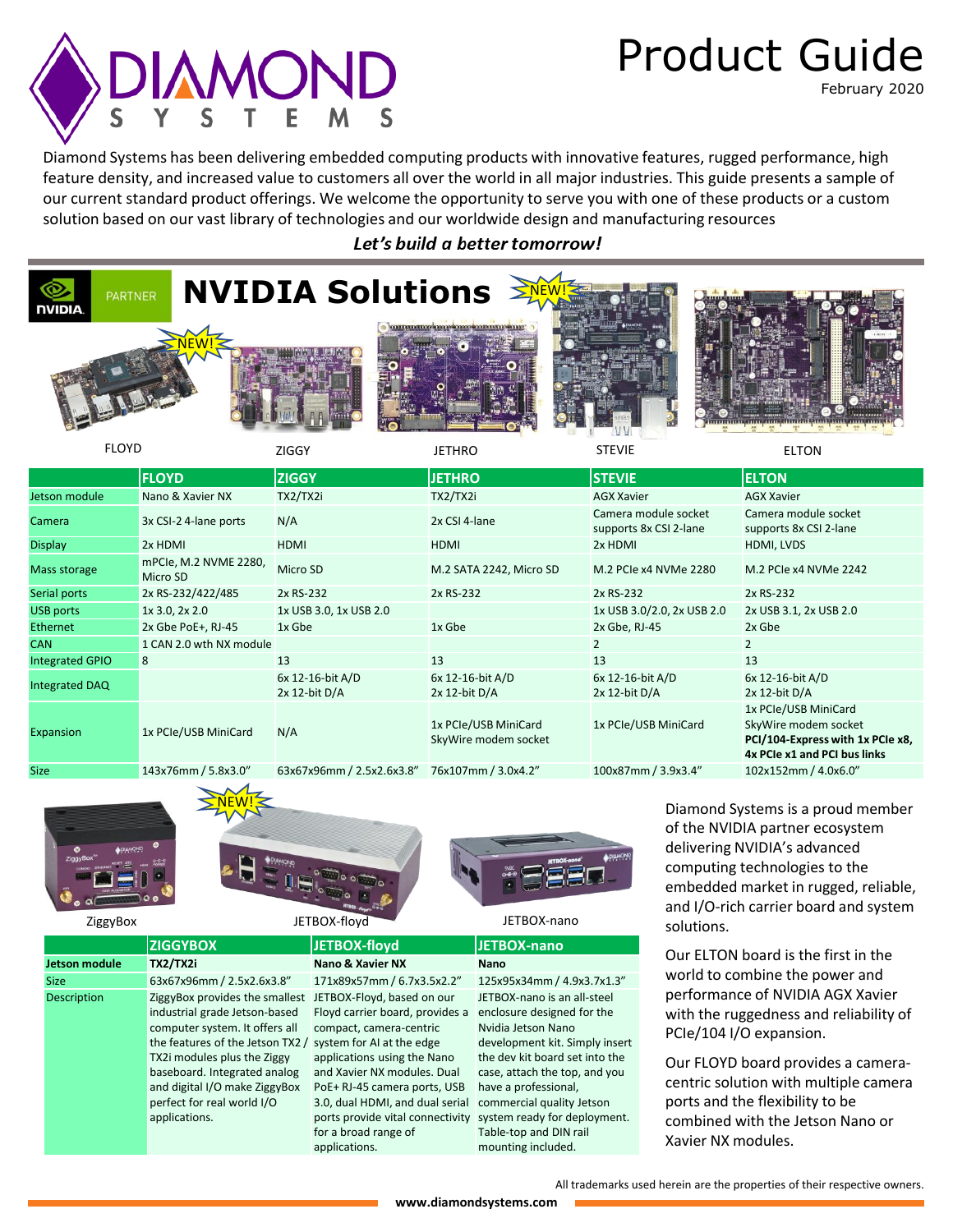# **Single Board Computers**

Diamond's SBCs feature wide temperature performance, rugged design with thicker PCBs and latching connectors, integrated data acquisition, and board support packages for Linux and Windows operating systems.

True "single-board" computers offer low profile, lighter weight, and lower cost. COM-based SBCs use a COM Express module mounted on a baseboard. These products offer performance scalability and longer lifecycle, due to the ability to change out the COM for a newer one.













GEMINI (WL) ZETA (BT/AL) VENUS (SL/KL) ARIES (BT) ATHENA IV (BT)

|                               | <b>GEMINI</b>                                                      | <b>ZETA</b>                                                                          | <b>VENUS</b>                                                                          | <b>ARIES</b>                                                   | <b>ATHENA IV</b>                                         | <b>HELIX</b>                                             | <b>HELIOS</b>                                            |
|-------------------------------|--------------------------------------------------------------------|--------------------------------------------------------------------------------------|---------------------------------------------------------------------------------------|----------------------------------------------------------------|----------------------------------------------------------|----------------------------------------------------------|----------------------------------------------------------|
|                               |                                                                    |                                                                                      |                                                                                       | <b>SBC FEATURES</b>                                            |                                                          |                                                          |                                                          |
| Architecture                  | <b>COM-based SBC</b>                                               | <b>COM-based SBC</b>                                                                 | <b>Single-Board</b>                                                                   | Single-Board                                                   | <b>COM-based SBC</b>                                     | <b>Single-Board</b>                                      | <b>Single-Board</b>                                      |
| <b>Form Factor</b>            | PCI/104-Express                                                    | <b>COM Express Mini</b>                                                              | 3.5 inch                                                                              | PC/104-Plus                                                    | <b>COM Express Mini</b>                                  | PC/104                                                   | PC/104                                                   |
| Processor                     | Whiskey Lake Gen8 i7<br>8665UE 1.7GHz 4C                           | Bay Trail:<br>E3845 1.91GHz 4C<br>Apollo Lake:<br>E3940 1.6GHz 4C<br>N4200 1.1GHz 4C | Skylake Gen6 Core i7-<br>6600U 2.6GHz 2C<br>Kaby Lake Gen7 Core<br>i7-7600U 2.8GHz 2C | Bay Trail E3845<br>1.91GHz 4C<br>Bay Trail E3826<br>1.46GHz 2C | Bay Trail E3845<br>1.91GHz 4C                            | DMP Vortex86DX3<br>1GHz                                  | DMP Vortx86DX<br>800MHz / 1GHz                           |
| <b>RAM</b>                    | 16GB / 32GB DDR4<br>SODIMM                                         | E3845 4GB down<br>E3940 4GB down<br>N4200 8GB down                                   | 4GB down +<br>4-16GB DDR4<br>SODIMM                                                   | E3826 2GB down<br>E3845 4GB down                               | E3845 4 GB down                                          | 1-2GB down                                               | 256MB down                                               |
| <b>Expansion</b><br>Interface | PCI/104-Express<br>(PCIe + PCI)<br><b>PCIe MiniCard</b>            | PCIe + SATA expansion<br>connector                                                   | PCI/104-Express<br>(PCIe + PCI)<br>2x PCIe MiniCard                                   | PC/104-Plus<br>(ISA & PCI)<br><b>PCIe MiniCard</b>             | PC/104 ISA                                               | PC/104 ISA                                               | PC/104 ISA                                               |
| Display<br>Support            | 2x HDMI<br>1x Dual-channel<br>24-bit LVDS                          | LVDS single-channel<br><b>VGA</b>                                                    | LVDS dual-channel<br>HDMI<br><b>VGA</b>                                               | LVDS dual-channel<br>HDMI, VGA<br><b>DisplayPort</b>           | VGA, single-channel<br>24-bit LVDS                       | VGA, single-channel<br>24-bit LVDS                       | VGA, single-channel<br>24-bit LVDS                       |
| <b>USB Ports</b>              | 4x USB 2.0<br>2x USB 3.0                                           | 4x USB 2.0<br>1x USB 3.0                                                             | 2x USB2.0<br>4x USB3.0/USB2.0                                                         | 3x USB 2.0<br>1x USB 3.0                                       | 4x USB 2.0<br>1x USB 3.0                                 | 3x or 6x USB 2.0                                         | 4x USB 2.0                                               |
| Serial Ports                  | 4x RS-232/422/485                                                  | 4x RS-232/422/485                                                                    | 4x RS-232/422/485                                                                     | 4x RS-232/422/485                                              | 4x RS-232/422/485                                        | 2x RS-232 +<br>2x RS-232/422/485                         | 2x RS-232+<br>2x RS-232/422/485                          |
| <b>Network</b>                | 2x Gigabit Ethernet                                                | 2x Gigabit Ethernet                                                                  | 2x Gigabit Ethernet                                                                   | 2x Gigabit Ethernet                                            | 2x Gigabit Ethernet                                      | 1x 10/100 Ethernet<br>1x Gigabit Ethernet                | 1x 10/100 Ethernet                                       |
|                               | 1x PCIe Minicard<br>Mass Storage 1x M.2 2242 SATA<br>1x SATA 7-pin | 1x mSATA<br>1x Micro SD                                                              | 1x SATA 7-pin<br>1x SATA-DOM<br>1x mSATA                                              | 1x SATA-DOM<br>1x mSATA                                        | 1x M.2 2230 SATA<br>1x SATA 7-pin                        | 1x SATA 7-pin<br>mSATA flashdisk                         | IDE 2mm connector                                        |
| Audio                         | HDA audio                                                          | HDA audio via<br>Daughterboard                                                       | HDA audio with Line<br>in, Line out, Mic in                                           | HDA audio with Line<br>in, Line out, Mic in                    | <b>HDA</b> audio                                         | HDA audio with Line<br>in, Line out, Mic in              | Line in, Line out,<br>and Mic in                         |
| Power In                      | 16-34VDC                                                           | 6-36VDC                                                                              | 9-18VDC                                                                               | 5VDC                                                           | 5VDC                                                     | 5VDC                                                     | 5VDC                                                     |
| Operating<br>Temp             | -40°C to +85°C                                                     | -40°C to +85°C                                                                       | -40°C to +85°C                                                                        | -40°C to +85°C                                                 | -40°C to +85°C                                           | -40°C to +85°C                                           | -40°C to +85°C                                           |
| <b>Dimensions</b>             | $4.0'' \times 4.0''$<br>102 x 102mm                                | 3.30" x 2.16"<br>84 x 55mm                                                           | 5.75" x 4.0"<br>146 x 102mm                                                           | $4.5'' \times 4.0''$<br>114mm x 102mm                          | $4.2 \times 4.5''$<br>106 x 114mm                        | 3.550" x 3.775"<br>90mm x 96mm                           | 3.550" x 3.775"<br>90mm x 96mm                           |
| Weight                        | 4.26 oz $(121g)$                                                   | 1.3 oz (37.8)                                                                        | 12.4 oz (352g)                                                                        | 10.4oz (296g)                                                  | 4.4oz (125g)                                             | 2.5oz(71g)                                               | 2.5oz (71g)                                              |
|                               |                                                                    |                                                                                      |                                                                                       | <b>DATA ACQUISITION FEATURES</b>                               |                                                          |                                                          |                                                          |
| Analog In                     |                                                                    | 16 single-ended /<br>8 differential<br>16-bit resolution                             |                                                                                       | 16 single-ended /<br>8 differential<br>16-bit resolution       | 16 single-ended /<br>8 differential<br>16-bit resolution | 16 single-ended /<br>8 differential<br>16-bit resolution | 16 single-ended /<br>8 differential<br>16-bit resolution |
| Max Rate                      |                                                                    | 100KHz                                                                               |                                                                                       | 250KHz                                                         | 100KHz                                                   | 100KHz                                                   | 250KHz                                                   |
| <b>Input Ranges</b>           |                                                                    | 10V, ±5V,<br>0-10V, 0-5V                                                             |                                                                                       | ±10V, ±5V,<br>±2.5V,±1.25V, 0-10V,<br>0-5V, 0-2.5V             | ±10V, ±5V, ±2.5V,<br>±1.25V, 0-10V, 0-5V, 0<br>2.5V      | ±10V, ±5V,<br>0-10V, 0-5V                                | ±10V, ±5V, ±2.5V,<br>±1.25V, 0-10V, 0-5V, 0-<br>2.5V     |
| Accuracy                      |                                                                    | $<$ $\pm$ 28LSB                                                                      |                                                                                       | < ±2LSB                                                        | $<$ $±3LSB$                                              | $<$ $±28LSB$                                             | $<$ $\pm$ 3LSB                                           |
| A/D FIFO                      |                                                                    | 2048 samples with<br>programmable<br>threshold                                       |                                                                                       | 2048 samples with<br>programmable<br>threshold                 | 2048 samples                                             | 2048 samples with<br>programmable<br>threshold           | 2048 samples with<br>programmable<br>threshold           |
| <b>Analog Out</b>             |                                                                    | 4 16-bit                                                                             |                                                                                       | 4 16-bit                                                       | 4 12-bit                                                 | 4 16-bit                                                 | 4 16-bit                                                 |
| Output<br>Ranges              |                                                                    | 0-5V, 0-2.5V                                                                         |                                                                                       | ±5V, ±10V, 0-5V, 0-10V                                         | ,±10V, ±5V, 0-10V, 0-<br>5٧,                             | 0-5V, 0-2.5V                                             | ±5V, ±10V, 0-5V, 0-10V                                   |
| Digital I/O                   | 8 GPIO, 3.3V logic                                                 | 27 GPIO 3.3V/5V                                                                      | 16 GPIO 3.3V/5V                                                                       | 22 GPIO 3.3V/5V                                                | 24 GPIO 3.3V & 5V                                        | 19-27 GPIO 3.3V/5V                                       | 24-40 GPIO 3.3V/5V                                       |
| <b>Direction</b>              |                                                                    | Programmable                                                                         | Programmable                                                                          | Programmable                                                   | Programmable                                             | Programmable                                             | Programmable                                             |
| Pull-up                       |                                                                    | Prog. up/down                                                                        | Prog. up/down                                                                         | Prog. up/down                                                  | Prog. up / down                                          | Prog. up/down                                            |                                                          |
| Counters                      |                                                                    | 8 32-bit up/down                                                                     |                                                                                       | 8 32-bit up/down                                               | 8 32-bit up/down                                         |                                                          | 1 24-bit, 1 16-bit                                       |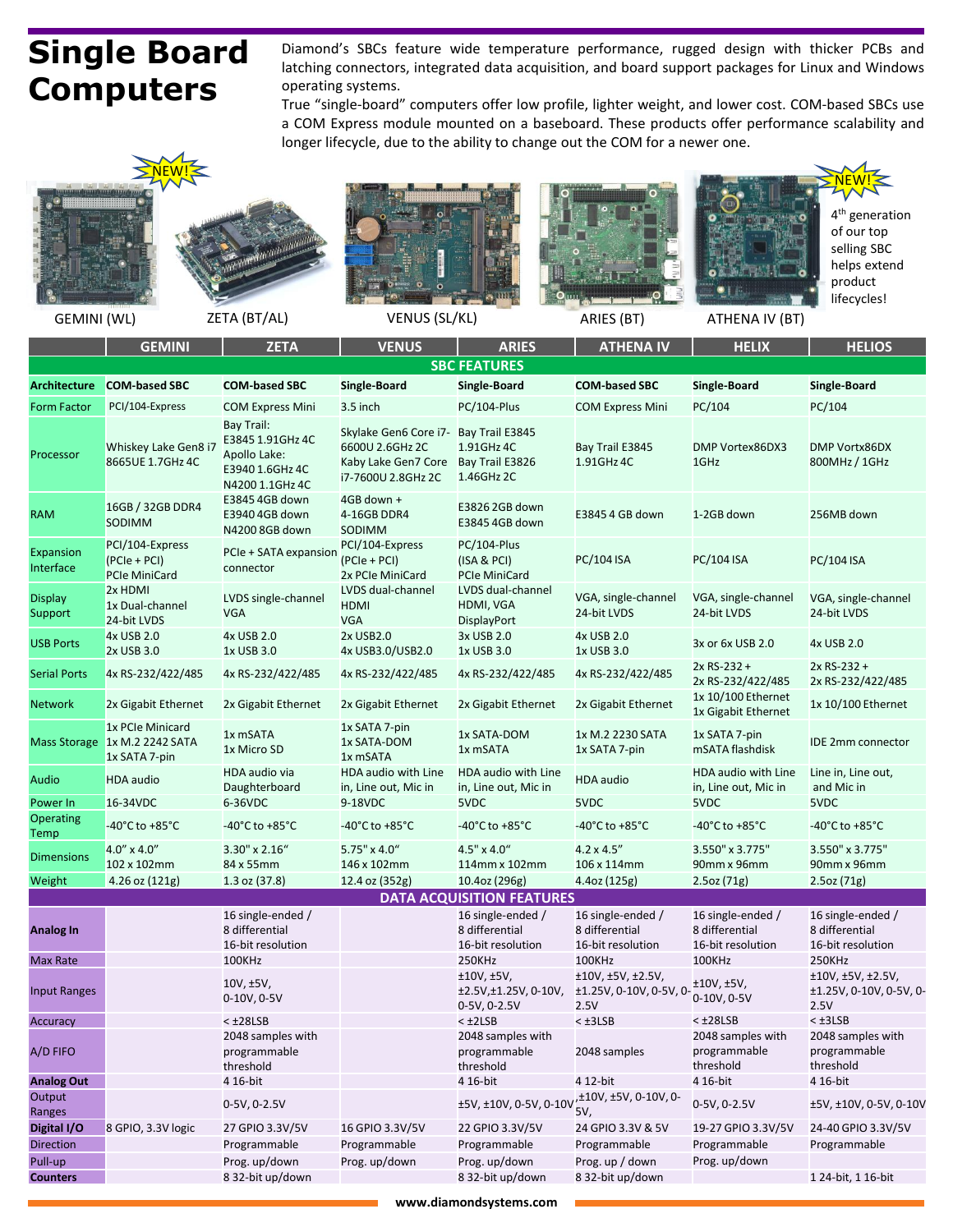Ethernet Switches Diamond's EPSILON Ethernet switches feature 1 to 10Gbps speeds, Layer 2+ / Layer 3 operation, IEEE-1588 PTP, latching connectors, thicker PCBs, and -40 to +85°C operating temperature. These products are ideal for Ethernet backbones in vehicles.



| <b>EPS-12G2</b>  | 12x1G | $2x$ 1G/2.5G | <b>COM Express</b>      | 125 x 95mm / 4.9 x 3.7in   | Economical 12 port rugged switch with dual fiber backbone capabil |
|------------------|-------|--------------|-------------------------|----------------------------|-------------------------------------------------------------------|
| <b>EPS-12G1</b>  | 12x1G | 1x 1G/2.5G   | <b>COM Express</b>      | 125 x 95mm / 4.9 x 3.7in   | Economical 12 port rugged switch with fiber uplink                |
| <b>EPS-12G0</b>  | 12x1G |              | <b>COM Express</b>      | 125 x 95mm / 4.9 x 3.7in   | Economical 12-port rugged switch                                  |
| <b>EPS-12000</b> | 12x1G |              | <b>COM Express Mini</b> | 84 x 55mm / 3.3 x 2.2in    | Ultra-compact, rugged, IEEE-1588 capable                          |
| <b>EPS-8100</b>  | 8x1G  |              | PC/104                  | 90 x 96mm / 3.55 x 3.775in | Industry-leading rugged compact switch for vehicle applications   |

**Rugged Systems** The SABRE family offers rugged mission computers and Ethernet switches for use in the most challenging vehicle environments. MIL-STD-461, 704, and 1275 compliance is available. Systems have been tested to MIL-STD-810G specifications up to 75G shock.



| <b>ETHERNET</b><br><b>SWITCHES</b> | <b>SabreNet</b><br>12000      | <b>SabreNet</b><br>24000 | <b>SabreNet</b><br><b>24G2X</b> |
|------------------------------------|-------------------------------|--------------------------|---------------------------------|
| Copper ports                       | 12x 1G                        | 24x 1G                   | 24x 1G                          |
| Fiber ports                        |                               |                          | 2x 10G                          |
| Input voltage                      | 6-34VDC                       | 5-34VDC                  | 5-34VDC                         |
| PTP option                         | Yes                           | Yes                      | Yes                             |
| Dimensions in                      | 6.4Wx5.4Dx2.6H 7.8Wx6.9Dx2.6H |                          | 7.8Wx6.9Dx2.6H                  |
| Dimensions mm                      |                               |                          |                                 |

### **COMPUTERS** SabreCom VNS SabreCom ARS SabreCom ZTA Processor Skylake  $6^{th}$  Gen Core i7 i7-6600U 2C 2.6GHz Bay Trail E3845 2C 1.91GHz Bay Trail E3845 Apollo Lake E3940/N4200 RAM 4-20GB 4-20GB 4GB 4GB 4-8GB Mass storage 32-256GB SSD 32-256GB SSD 32-256GB SSD Serial ports 4x RS-232/422/485 4x RS-232/422/485 4x RS-232/422/485 USB ports 4x USB 2.0, 2x USB 3.0 2x USB 2.0 4x USB 2.0, 1x USB 3.0 Ethernet 2x 10/100/1000 2x 10/100/1000 2x 10/100/1000 Integrated GPIO 16 16-24 16-24 16-24 Integrated data acquisition 16x 16-bit A/D 4x 16-bit D/A 16x 16-bit A/D 4x 16-bit D/A Expansion PCIe/104, PCI-104, and MiniCard sockets PC/104-Plus: ISA & PCI 1x MiniCard 1x PCIe/USB MiniCard 1x M.2 SATA socket Standard enclosure size 7.8W x 6.9D x 2.6H in. 198W x 175D x 66H mm 7.8W x 6.9D x 2.6H in. 198W x 175D x 66H mm 6.4W x 5.4D x 2.6H in. 162W x 137D x 66H mm Operating system support Windows 10 IOT LTSC: Linux Ubuntu 16.04 LTS; 64-bit support Windows 7/10; Linux Ubuntu 16.04 LTS; 32/64-bit support Windows 7/10; Linux Ubuntu 16.04 LTS; 32/64-bit support

## **Power Supplies**

These PC/104 size power supplies offer -40/+85 $°C$ operation and rugged design. They are ideal for vehicle and industrial PC/104 systems. JMM-73xx models offer MIL spec compliance.



| <b>Model</b>            | JMM-512-V512 | <b>JMM-512</b> | <b>JMM-LP</b> | <b>JMM-5000</b> | <b>JMM-5012</b> | <b>JMM-5312</b> | <b>JMM-7005</b> | <b>JMM-7012</b> | <b>JMM-7305</b> | <b>JMM-7312</b> |
|-------------------------|--------------|----------------|---------------|-----------------|-----------------|-----------------|-----------------|-----------------|-----------------|-----------------|
| Input voltage           | 7-34VDC      | 7-34VDC        | 7-30VDC       | 7-34VDC         | 7-34VDC         | 7-34VDC         | 9-35VDC         | 9-35VDC         | 9-35VDC         | 9-35VDC         |
| Max power               | 50W          | 50W            | 25W           | 100W            | 196W            | 218W            | 40W             | 40W             | 40W             | 40W             |
| $+5V$                   | 10A          | 10A            | 5A            | 20A             | 20A             | 20A             | 8A              |                 | <b>8A</b>       |                 |
| $+12V$                  | 2A           | 2A             |               |                 | <b>8A</b>       | <b>8A</b>       |                 | 3.3A            |                 | 3.3A            |
| $+3.3V$                 |              |                |               |                 |                 | 5A              |                 |                 |                 |                 |
| PC/104                  | Y            | Y              | Y             | Y               | v               | Y               |                 |                 |                 |                 |
| PC/104-Plus             |              |                |               | Υ               | $\checkmark$    | Y               |                 |                 |                 |                 |
| <b>Smarts</b>           |              |                |               |                 |                 | v               |                 |                 |                 |                 |
| <b>Isolation option</b> |              |                |               |                 |                 |                 | Y               | Y               | $\mathsf{v}$    | $\vee$          |
| <b>UPS option</b>       |              |                |               |                 |                 |                 | Y               | v               | $\checkmark$    | $\mathsf{v}$    |
| MIL 461/704/1275        |              |                |               |                 |                 |                 |                 |                 | $\mathsf{v}$    | v               |
| Heat spreader           | Y            | Υ              | Not Reg       | Y               | $\vee$          | $\mathbf v$     | Υ               | Y               | Y               | $\mathsf{v}$    |
| Heat sink               |              |                | Not Reg       | Y               | Y               | Y               |                 |                 |                 |                 |

**www.diamondsystems.com**